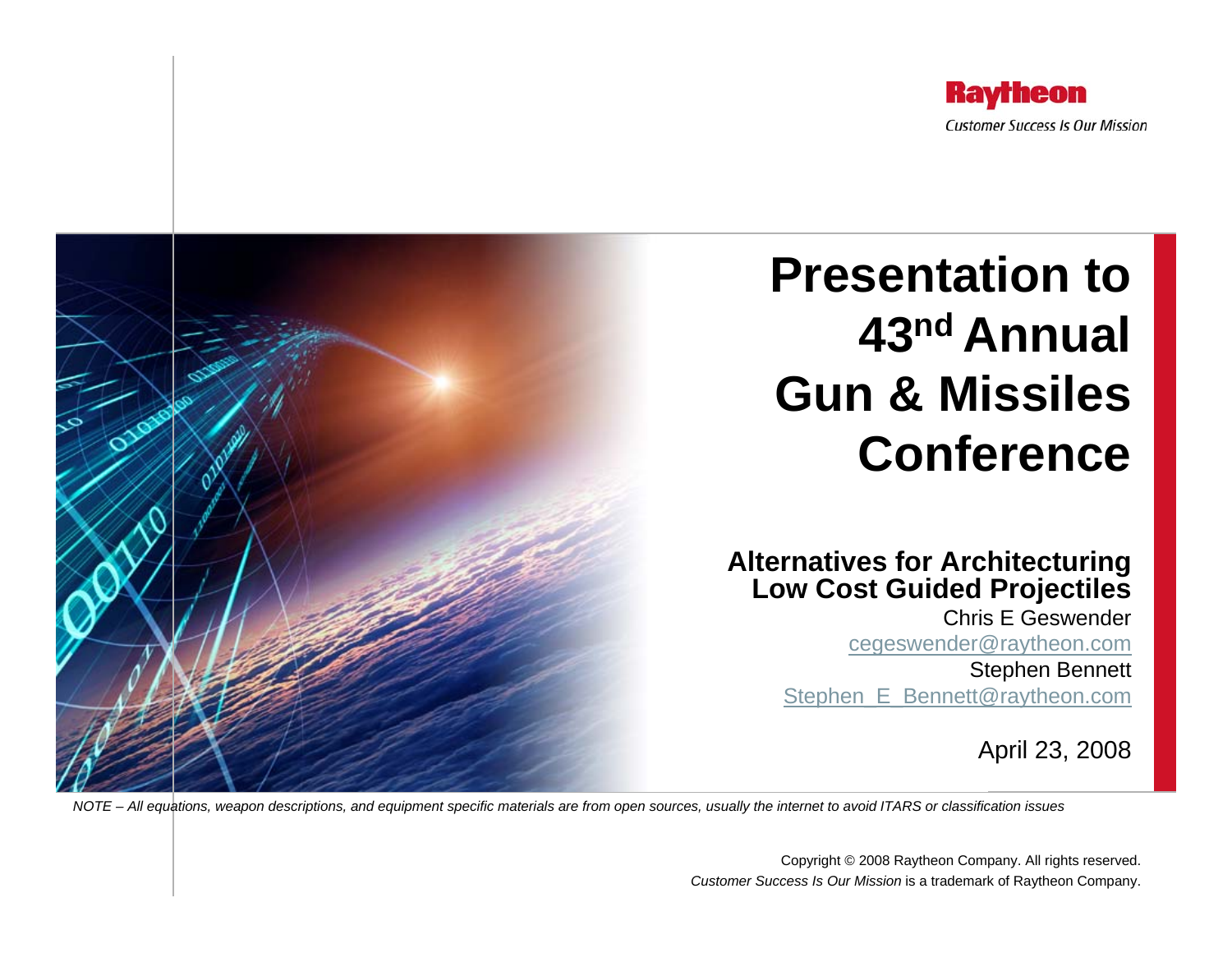### **Existing Projectile Guidance Activities**



**Present generation build with missile-like Specifications**

4/29/2008 | Page 2 *Approved for Public Release*

**Raytheon** 

**Missile Systems**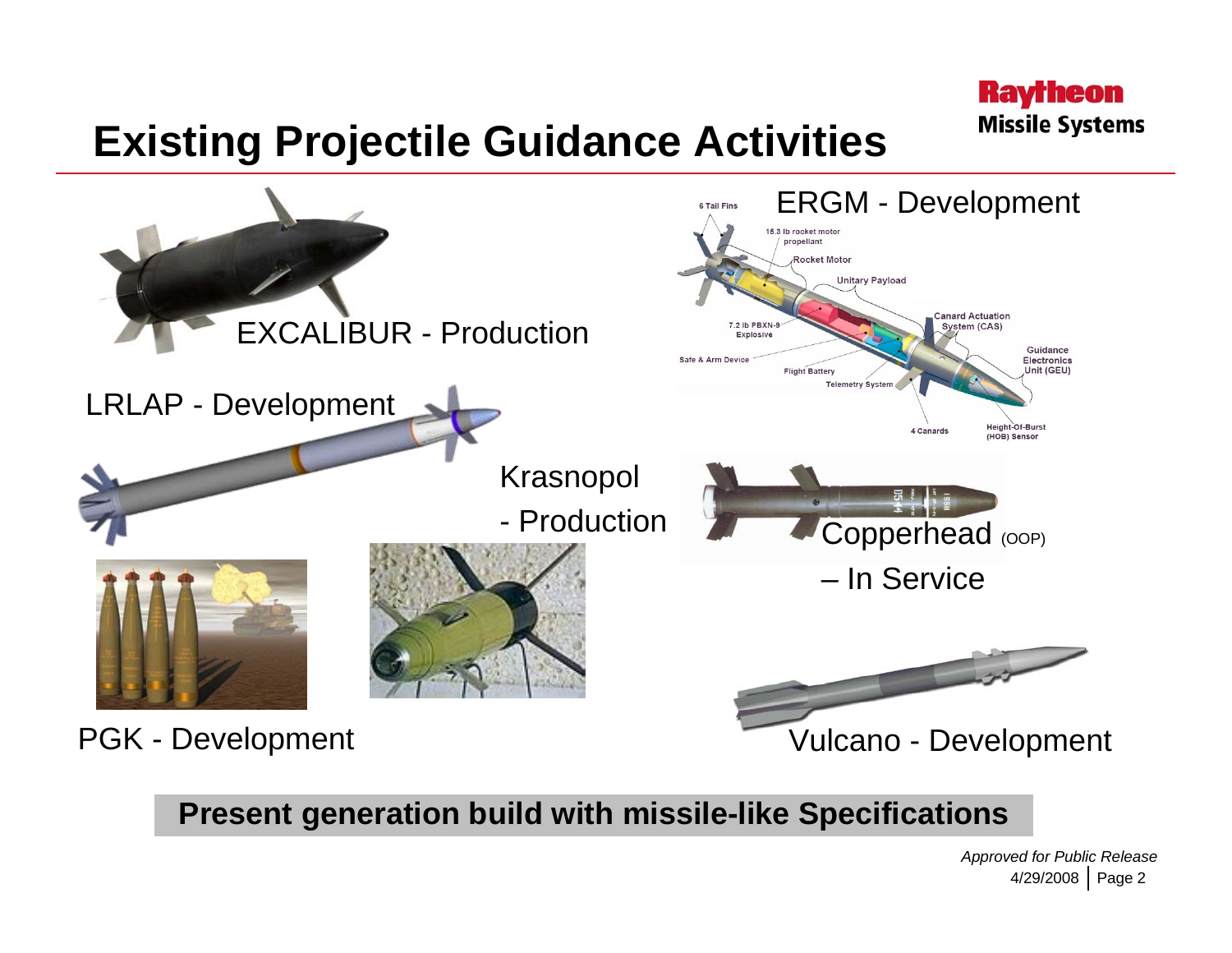### **Wide Variety of Concepts and Programs**



<sup>4/29/2008 |</sup> Page 3

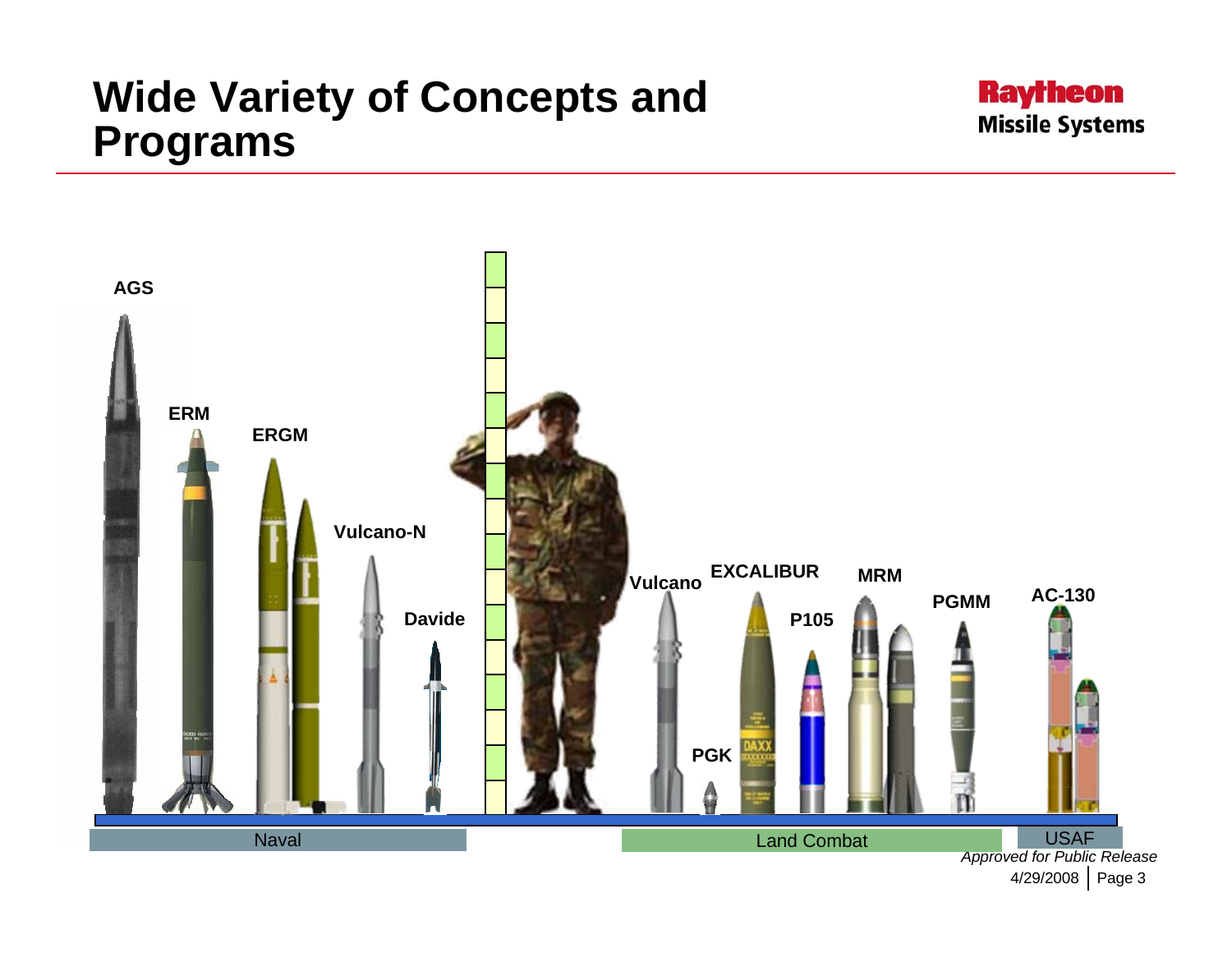

#### How we tradeoff GPS AJ and CEP performance (gliding weapons w IMU)



#### **Traditional Trade Off between GPS and IMU Specifications**

4/29/2008 | Page 4 NOTE – All equations, weapon descriptions, and equipment specific materials are from open sources, usually the internet to avoid ITARS or cla**spiproveni issu**ed in Release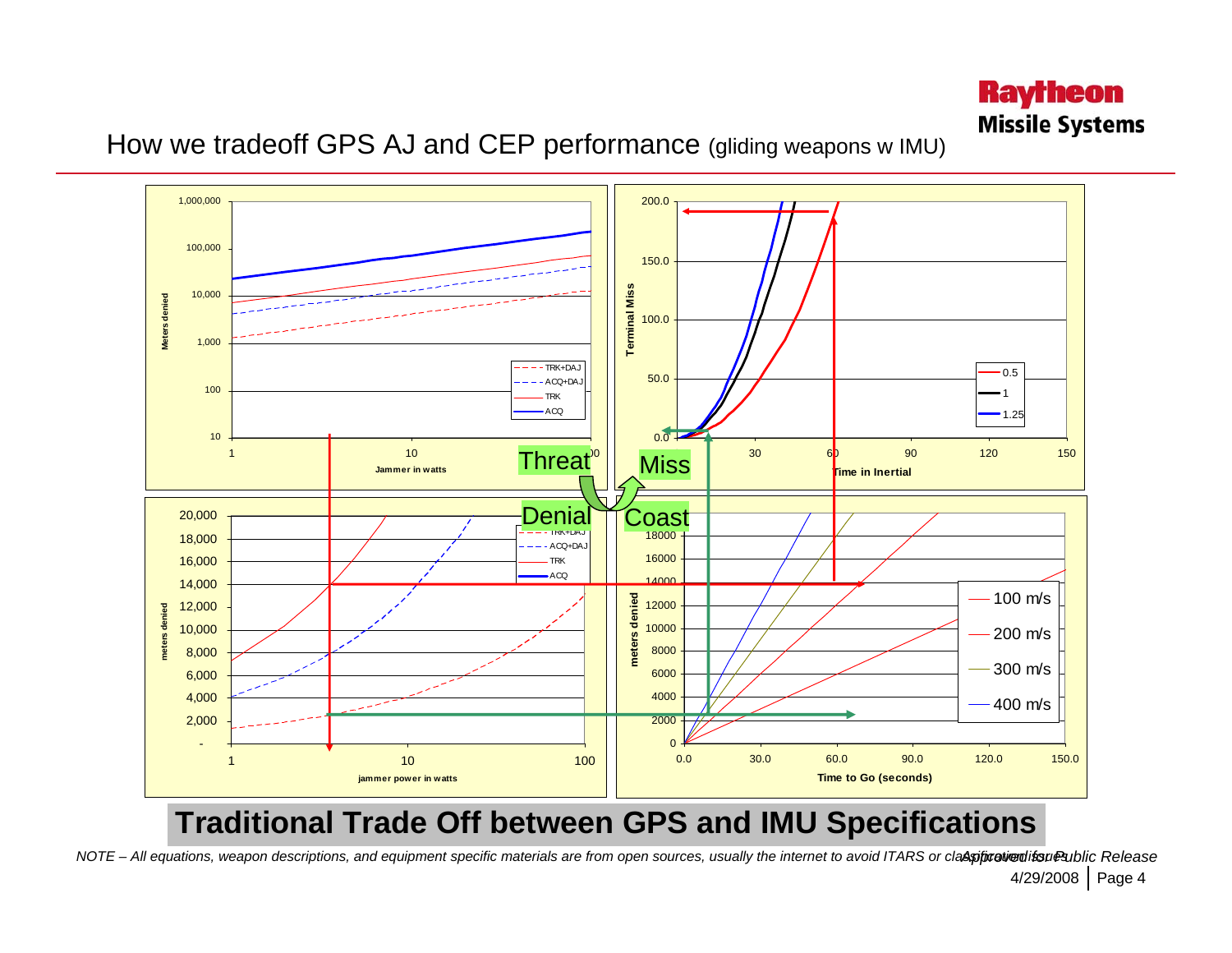# **Raytheon**

**How we tradeoff GPS AJ and CEP performance** (trajectory correcting weapons) **Missile Systems** 



#### **Trade Off between GPS and Trajectory Correction**

4/29/2008 | Page 5 NOTE – All equations, weapon descriptions, and equipment specific materials are from open sources, usually the internet to avoid ITARS or classification inPublic Release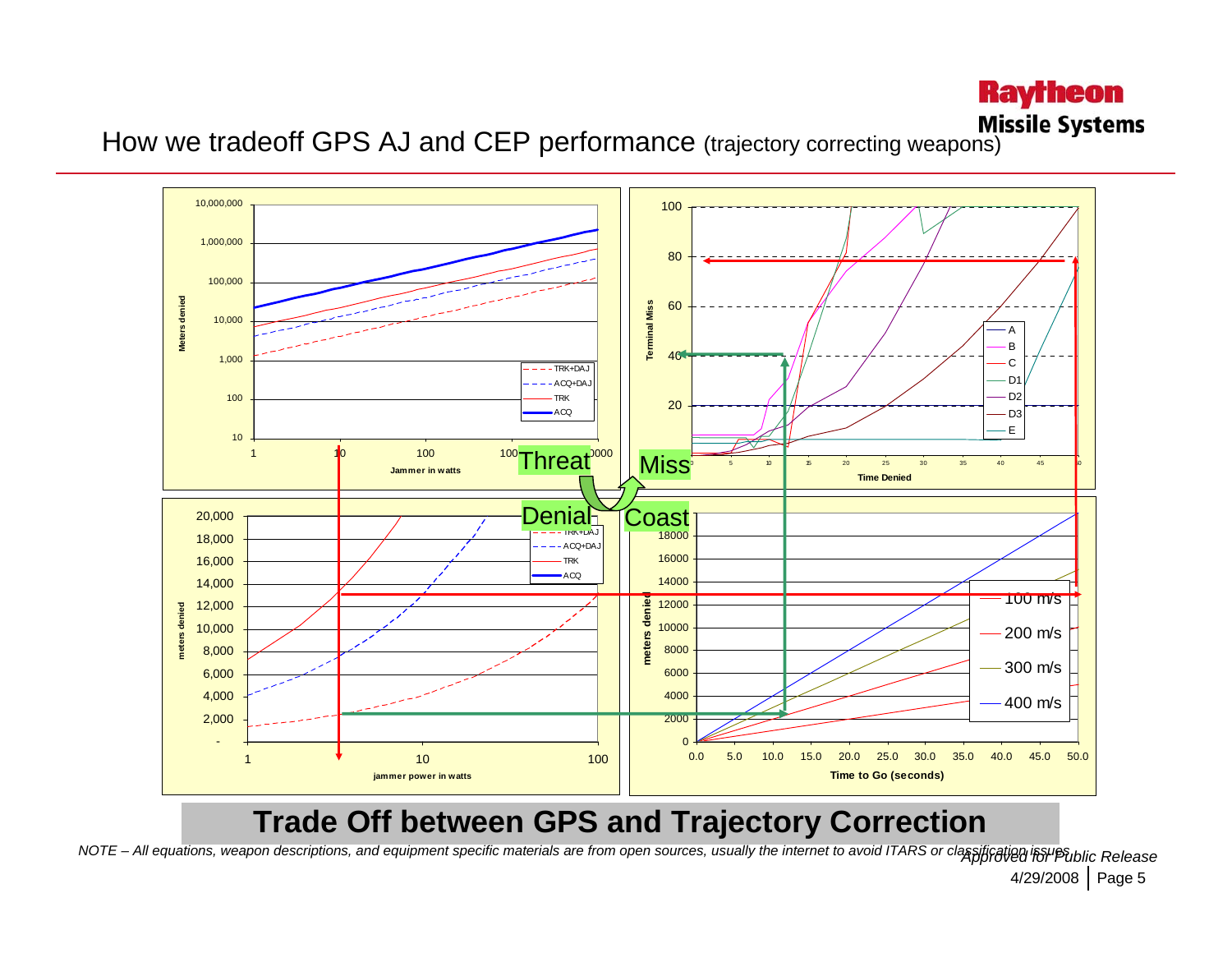

#### **Study used "Functionality Based Costs"**





*Technology / Cost – Best Architecture Evolves (use for relative – not absolute costs analysis)*

4/29/2008 | Page 6 *Approved for Public Release*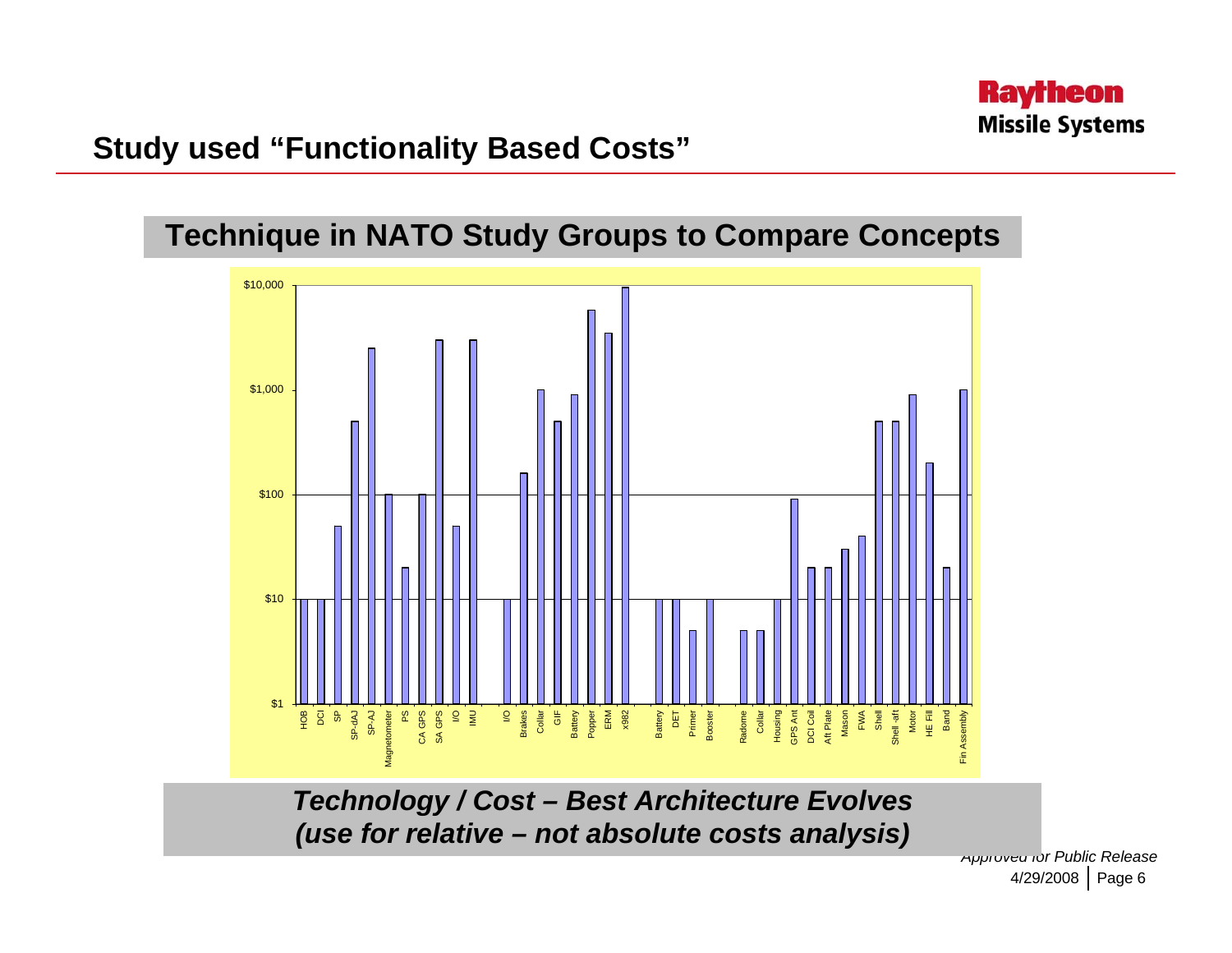



4/29/2008 | Page 7 *Approved for Public Release*

**Raytheon** 

**Missile Systems**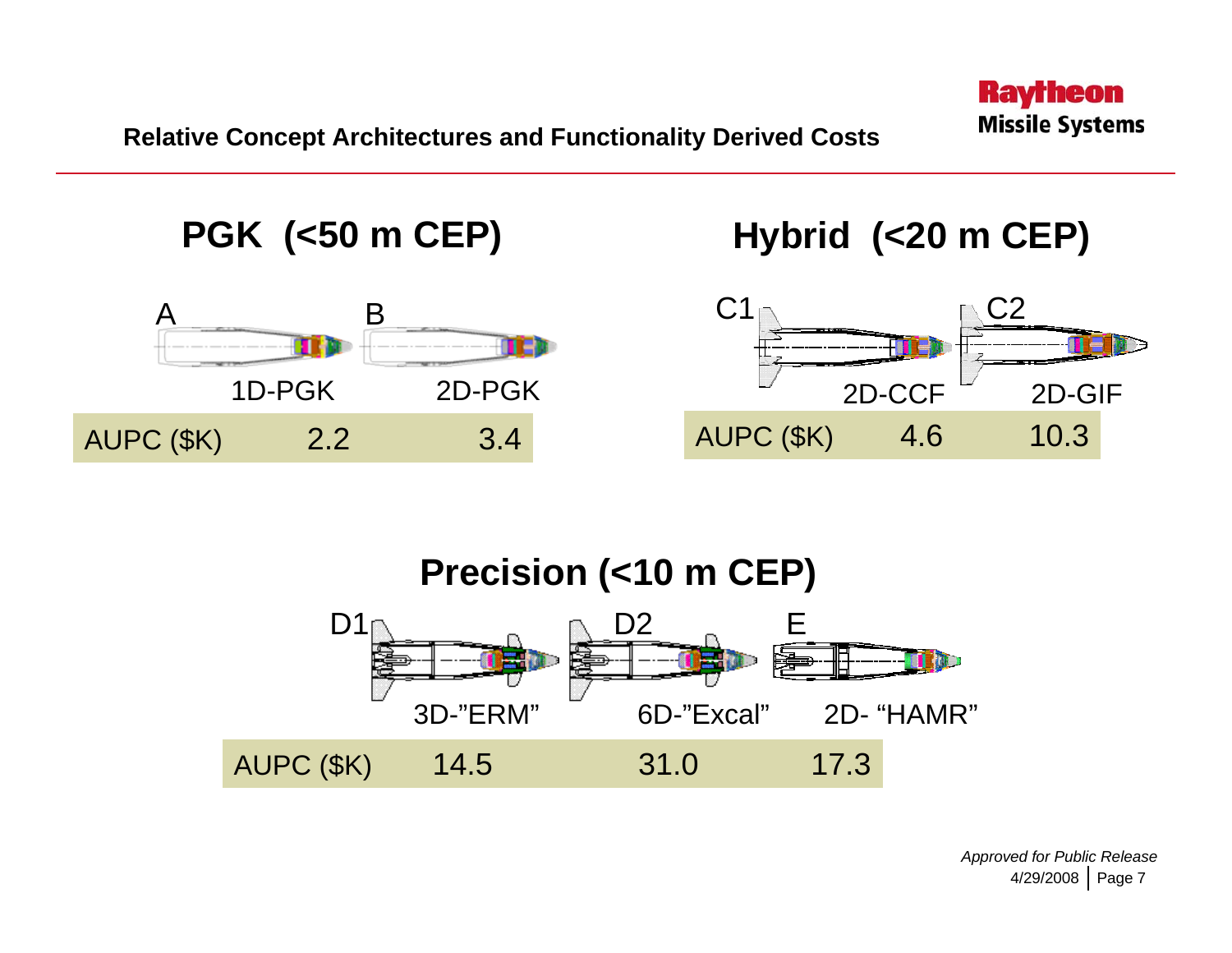

4/29/2008 | Page 8 *Approved for Public Release*

**Raytheon Missile Systems**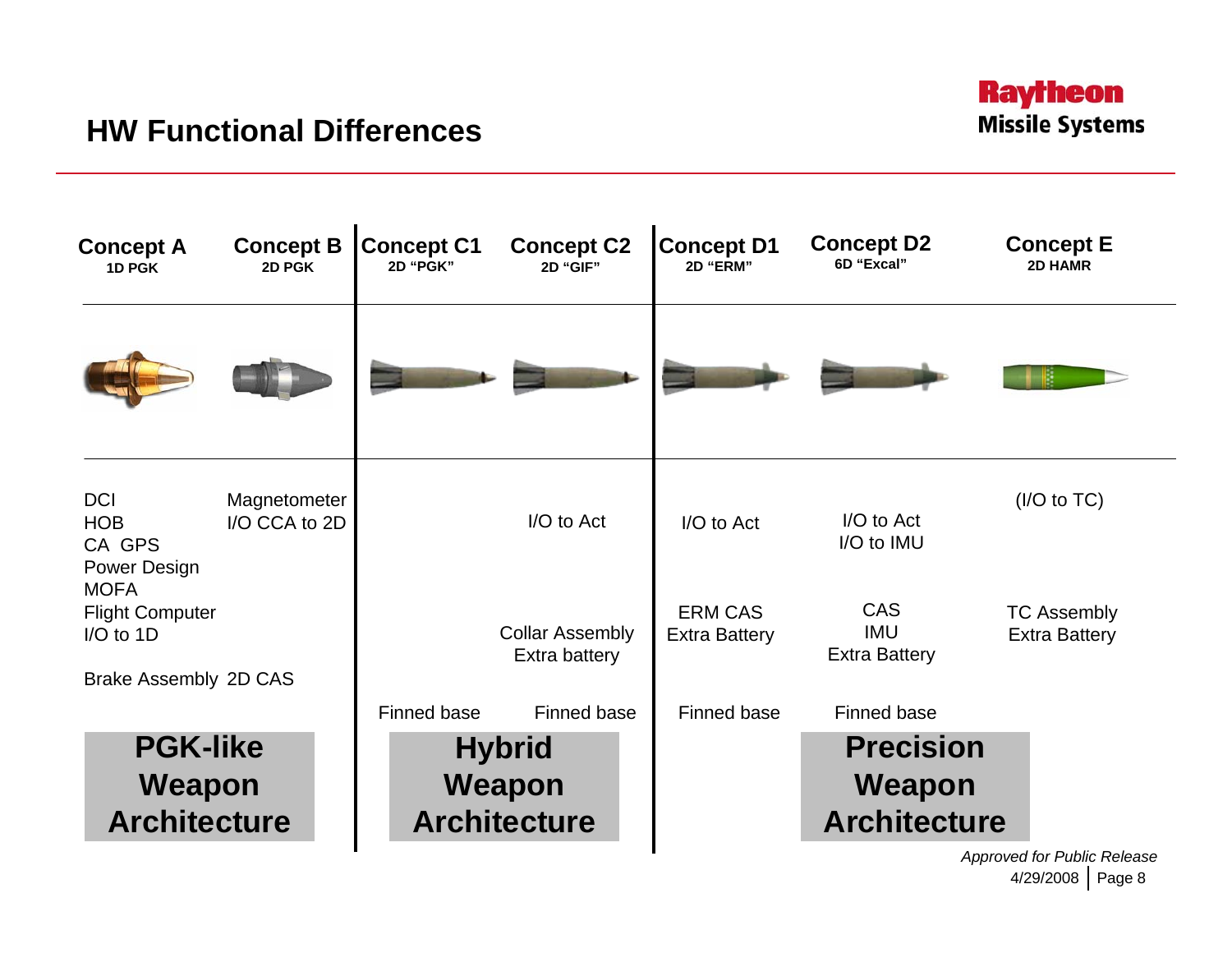

|                  | Concept        | <b>FUNCTION</b><br>today | Aimpoint estimation<br>x | Arming function - Brake<br>$\pmb{\chi}$ | Arming function - FS&A<br>$\boldsymbol{\mathsf{x}}$ | Ballistic aiding of GPS<br>$\boldsymbol{\mathsf{x}}$ | 듦<br>X | $\overline{8}$<br>$\boldsymbol{\mathsf{x}}$ | Fail Safe<br>$\pmb{\chi}$ | x Fuzing | X GPS HOT START | GPS Processing Interf<br>X | Jamming Detection<br>$\pmb{\chi}$ | mpensation<br>Latitude / Altitude co<br>$\boldsymbol{\mathsf{x}}$ | Launch detection<br>X | Mini-TM/HOB interchange<br>X | Operating system<br>X | Optimum braking timing<br>$\pmb{\chi}$ | Power up processing<br>$\boldsymbol{x}$ | <b>Precession Drag count</b><br>X | Provisions - Unique projectile characteristics<br>$\boldsymbol{\mathsf{x}}$ | Reprogramability<br>$\overline{\mathbf{x}}$ | Telemetry Output Subsystem<br>X | WGS-84 Earth Model Transformations<br>x | Winds Aloft compensation<br>$\boldsymbol{\mathsf{x}}$ | Factory / Manufacturing / Test Functions | PIL/HIL data entry test ports<br>X | Special factory tests<br>Telemetry<br>$\overline{\mathbf{x}}$<br>$\overline{\mathbf{x}}$ | New 2D KIT FUNCTIONS | Collar braking command<br>$\mathbf x$ | <b>× Control</b> "UP | X DOD WMM 2005 Integration | Magnetometer "UP"<br>$\mathbf{x}$ | Magnetometer calibration function<br>$\overline{\mathbf{x}}$ | New Projectile variants FUNCTIONS | CAS commands | Control section BIT | GPS-AJ/or Coast Logic                      | Trajectory shaping | Autopilot | $\overline{\mathbf{z}}$ | Popper firing logic |
|------------------|----------------|--------------------------|--------------------------|-----------------------------------------|-----------------------------------------------------|------------------------------------------------------|--------|---------------------------------------------|---------------------------|----------|-----------------|----------------------------|-----------------------------------|-------------------------------------------------------------------|-----------------------|------------------------------|-----------------------|----------------------------------------|-----------------------------------------|-----------------------------------|-----------------------------------------------------------------------------|---------------------------------------------|---------------------------------|-----------------------------------------|-------------------------------------------------------|------------------------------------------|------------------------------------|------------------------------------------------------------------------------------------|----------------------|---------------------------------------|----------------------|----------------------------|-----------------------------------|--------------------------------------------------------------|-----------------------------------|--------------|---------------------|--------------------------------------------|--------------------|-----------|-------------------------|---------------------|
| <b>PGK</b>       |                |                          |                          |                                         |                                                     |                                                      |        |                                             |                           |          |                 |                            |                                   |                                                                   |                       |                              |                       |                                        |                                         |                                   |                                                                             |                                             |                                 |                                         |                                                       |                                          |                                    |                                                                                          |                      |                                       |                      |                            |                                   |                                                              |                                   |              |                     |                                            |                    |           |                         |                     |
|                  | $\mathbf{A}$   |                          |                          |                                         |                                                     |                                                      |        |                                             |                           |          |                 |                            |                                   |                                                                   |                       |                              |                       |                                        |                                         |                                   |                                                                             |                                             |                                 |                                         |                                                       |                                          |                                    | $X$ $X$ $X$                                                                              |                      |                                       |                      |                            |                                   |                                                              |                                   |              |                     |                                            |                    |           |                         |                     |
|                  | B              |                          |                          |                                         |                                                     |                                                      |        |                                             |                           |          |                 |                            |                                   |                                                                   |                       |                              |                       |                                        |                                         |                                   |                                                                             |                                             |                                 |                                         |                                                       |                                          |                                    | $X$ $X$ $X$                                                                              |                      |                                       | $X$ $X$ $X$ $X$ $X$  |                            |                                   |                                                              |                                   |              |                     |                                            |                    |           |                         |                     |
| <b>Hybrid</b>    |                |                          |                          |                                         |                                                     |                                                      |        |                                             |                           |          |                 |                            |                                   |                                                                   |                       |                              |                       |                                        |                                         |                                   |                                                                             |                                             |                                 |                                         |                                                       |                                          |                                    |                                                                                          |                      |                                       |                      |                            |                                   |                                                              |                                   |              |                     |                                            |                    |           |                         |                     |
|                  | C <sub>1</sub> |                          |                          |                                         |                                                     |                                                      |        |                                             |                           |          |                 |                            |                                   |                                                                   |                       |                              |                       |                                        |                                         |                                   |                                                                             |                                             |                                 |                                         |                                                       |                                          |                                    | $X$ $X$ $X$                                                                              |                      |                                       | $X$ $X$ $X$ $X$ $X$  |                            |                                   |                                                              |                                   |              |                     |                                            |                    |           |                         |                     |
|                  | C <sub>2</sub> |                          |                          |                                         |                                                     |                                                      |        |                                             |                           |          |                 |                            |                                   |                                                                   |                       |                              |                       |                                        |                                         |                                   |                                                                             |                                             |                                 |                                         |                                                       |                                          |                                    | $X$ $X$ $X$                                                                              |                      |                                       | $X$ $X$ $X$ $X$ $X$  |                            |                                   |                                                              |                                   | $\mathbf{x}$ |                     |                                            |                    |           |                         |                     |
|                  | D <sub>1</sub> |                          |                          |                                         |                                                     |                                                      |        |                                             |                           |          |                 |                            |                                   |                                                                   |                       |                              |                       |                                        |                                         |                                   |                                                                             |                                             |                                 |                                         |                                                       |                                          |                                    | $X$ $X$ $X$                                                                              |                      |                                       | $X$ $X$ $X$ $X$ $X$  |                            |                                   |                                                              |                                   | $X$ $X$ $X$  |                     |                                            |                    |           |                         |                     |
|                  | D <sub>2</sub> |                          |                          |                                         |                                                     |                                                      |        |                                             |                           |          |                 |                            |                                   |                                                                   |                       |                              |                       |                                        |                                         |                                   |                                                                             |                                             |                                 |                                         |                                                       |                                          |                                    | $X$ $X$ $X$                                                                              |                      |                                       | $X$ $X$ $X$ $X$ $X$  |                            |                                   |                                                              |                                   |              |                     | x x x x x x                                |                    |           |                         |                     |
|                  | Е              |                          |                          |                                         |                                                     |                                                      |        |                                             |                           |          |                 |                            |                                   |                                                                   |                       |                              |                       |                                        |                                         |                                   |                                                                             |                                             |                                 |                                         |                                                       |                                          |                                    | $X$ $X$ $X$                                                                              |                      |                                       | $X$ $X$ $X$ $X$ $X$  |                            |                                   |                                                              |                                   |              | $X$ $X$             |                                            |                    |           |                         | $\boldsymbol{x}$    |
| <b>Precision</b> |                |                          |                          |                                         |                                                     |                                                      |        |                                             |                           |          |                 |                            |                                   |                                                                   |                       |                              |                       |                                        |                                         |                                   |                                                                             |                                             |                                 |                                         |                                                       |                                          |                                    |                                                                                          |                      |                                       |                      |                            |                                   |                                                              |                                   |              |                     |                                            |                    |           |                         |                     |
|                  |                |                          |                          |                                         |                                                     |                                                      |        |                                             |                           |          |                 |                            |                                   |                                                                   |                       |                              |                       |                                        |                                         |                                   |                                                                             |                                             |                                 |                                         |                                                       |                                          |                                    |                                                                                          |                      |                                       |                      |                            |                                   |                                                              |                                   |              |                     | Insertion<br>Of new<br>function<br>into SW |                    |           |                         |                     |

#### **Software Infrastructure Needs Support Many Solutions**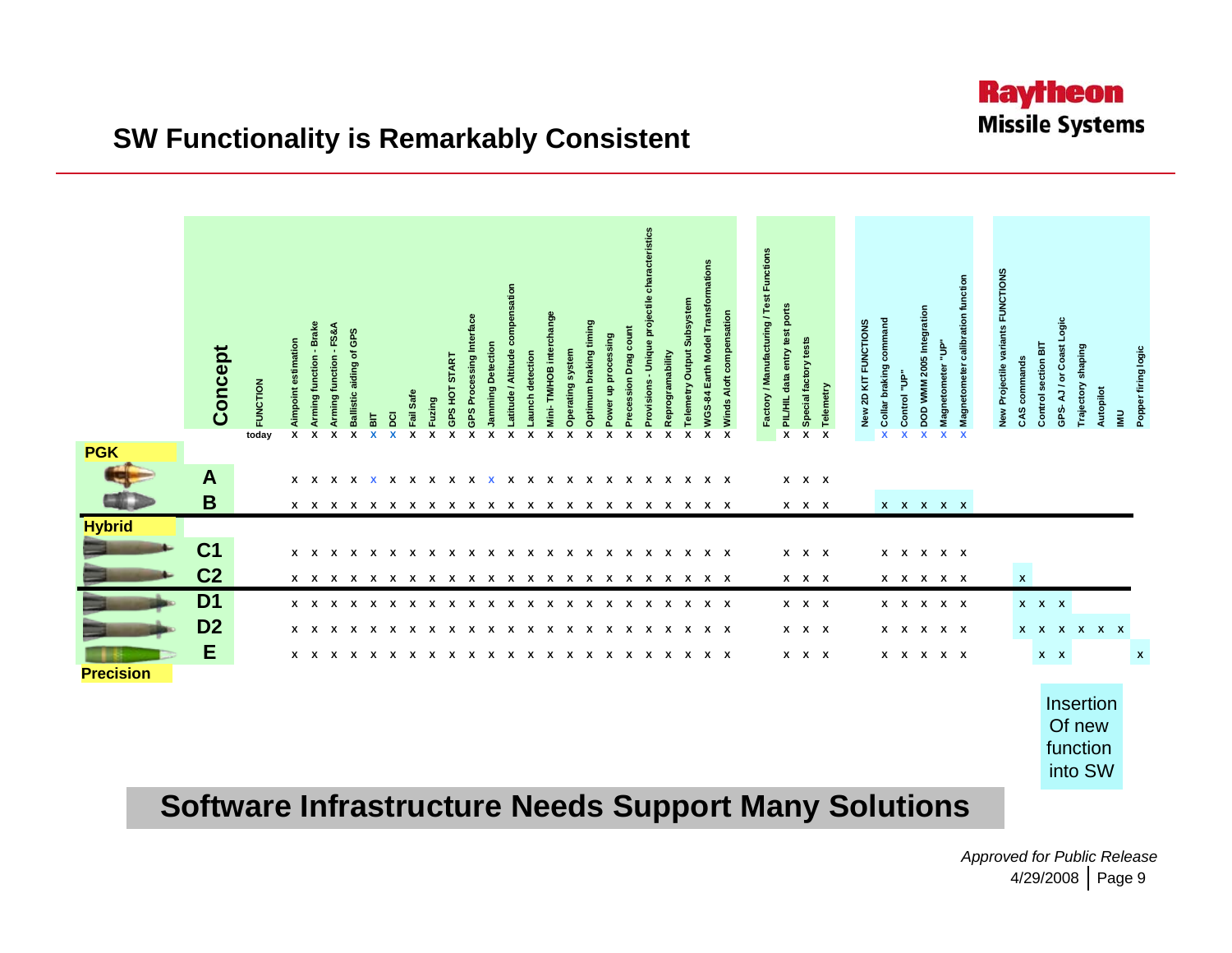## **Raytheon**

# **Concepts vs. Precision 105 Requirements (of 8-2007)** Missile Systems

| <b>Attribute</b>                      | B<br><b>PGK</b> | C <sub>1</sub><br><b>PGK</b> | C <sub>2</sub><br>GIF | D <sub>1</sub><br><b>ERM</b> | D <sub>2</sub><br>982 jr | E<br><b>HAMR</b> | <b>Comments</b>                                                                                |
|---------------------------------------|-----------------|------------------------------|-----------------------|------------------------------|--------------------------|------------------|------------------------------------------------------------------------------------------------|
| Precision                             |                 |                              |                       |                              |                          |                  | HAMR depends on achievable popper impulse                                                      |
| <b>Reliability</b>                    |                 |                              |                       |                              |                          |                  | .90                                                                                            |
| <b>Net Ready</b>                      |                 |                              |                       |                              |                          |                  | All support NET                                                                                |
| Lethality                             |                 |                              |                       |                              |                          |                  | New Pre-formed fragment warhead                                                                |
| Range                                 |                 |                              |                       |                              |                          |                  | Min 5km, Max 20 km                                                                             |
| Compatibility                         |                 |                              |                       |                              |                          |                  | All EPIAFS compatible                                                                          |
| Initialization                        |                 |                              |                       |                              |                          |                  | All Support requirements                                                                       |
| <b>Fuze Function</b>                  |                 |                              |                       |                              |                          |                  | All Use MOFA fuze well                                                                         |
| <b>SAL Compatible</b>                 |                 |                              |                       |                              |                          |                  | All would require different packaging to support                                               |
| Angle of Fall                         |                 |                              |                       |                              |                          |                  | 70 degree angle achievable at 2/3 range (spec)                                                 |
| Projectile Weight                     |                 |                              |                       |                              |                          |                  | $<$ 54 lbs                                                                                     |
| Projectile Length                     |                 |                              |                       |                              |                          |                  | <40 inches                                                                                     |
| <b>Render Safe</b>                    |                 |                              |                       |                              |                          |                  | Unused Poppers may still initiate                                                              |
| Reset                                 |                 |                              |                       |                              |                          |                  |                                                                                                |
| <b>Reset after Ram</b>                |                 |                              |                       |                              |                          |                  |                                                                                                |
| Extraction                            |                 |                              |                       |                              |                          |                  |                                                                                                |
| Query                                 |                 |                              |                       |                              |                          |                  | Power up charges caps and fuze can answer queries                                              |
| 20 year Shelf                         |                 |                              |                       |                              |                          |                  | IMU 20 yr uncertain                                                                            |
| <b>IM Compliant</b>                   |                 |                              |                       |                              |                          |                  | Poppers on surface and are "projectiles"                                                       |
| <b>Risk of meeting</b><br><b>KPPs</b> |                 |                              |                       |                              |                          |                  | Combined assessment of simultaneously meeting CEP /<br>impact angle / packaging / concept risk |

#### **Candidate Space Offers Multiple Potential Solutions**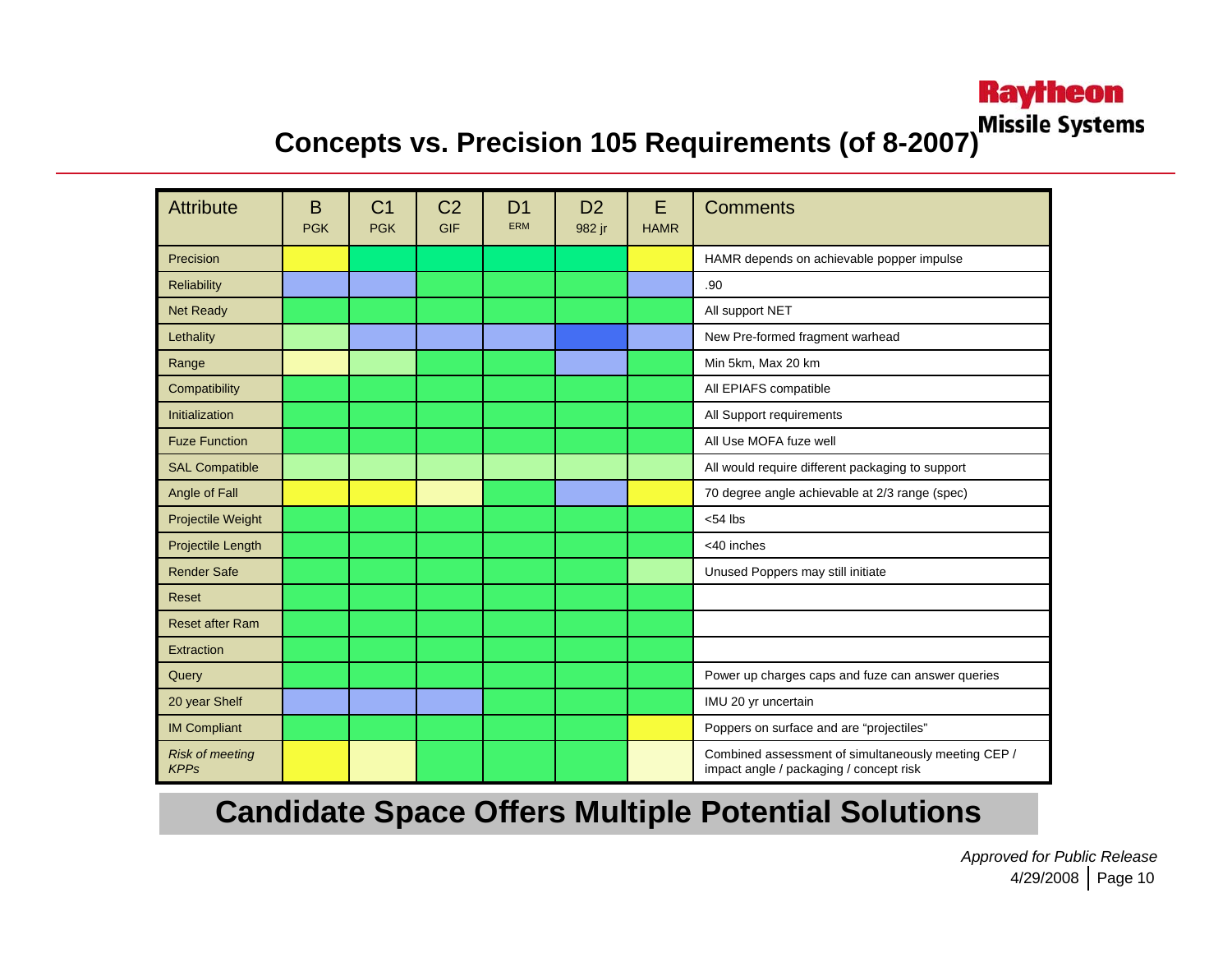#### **Concept Trade Space AJ performance vs System Architecture**



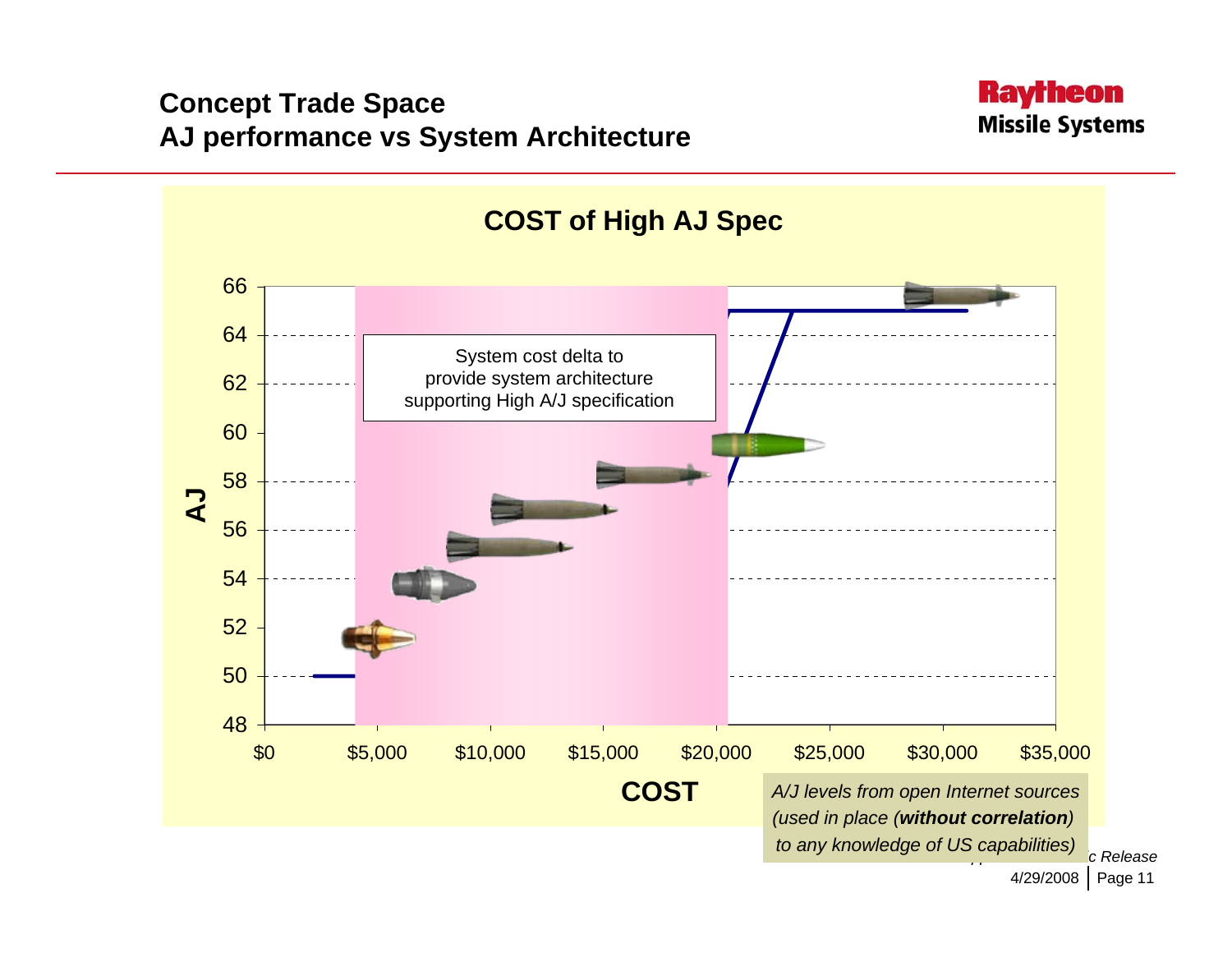#### Concept Trade Space CEP performance vs System Architecture



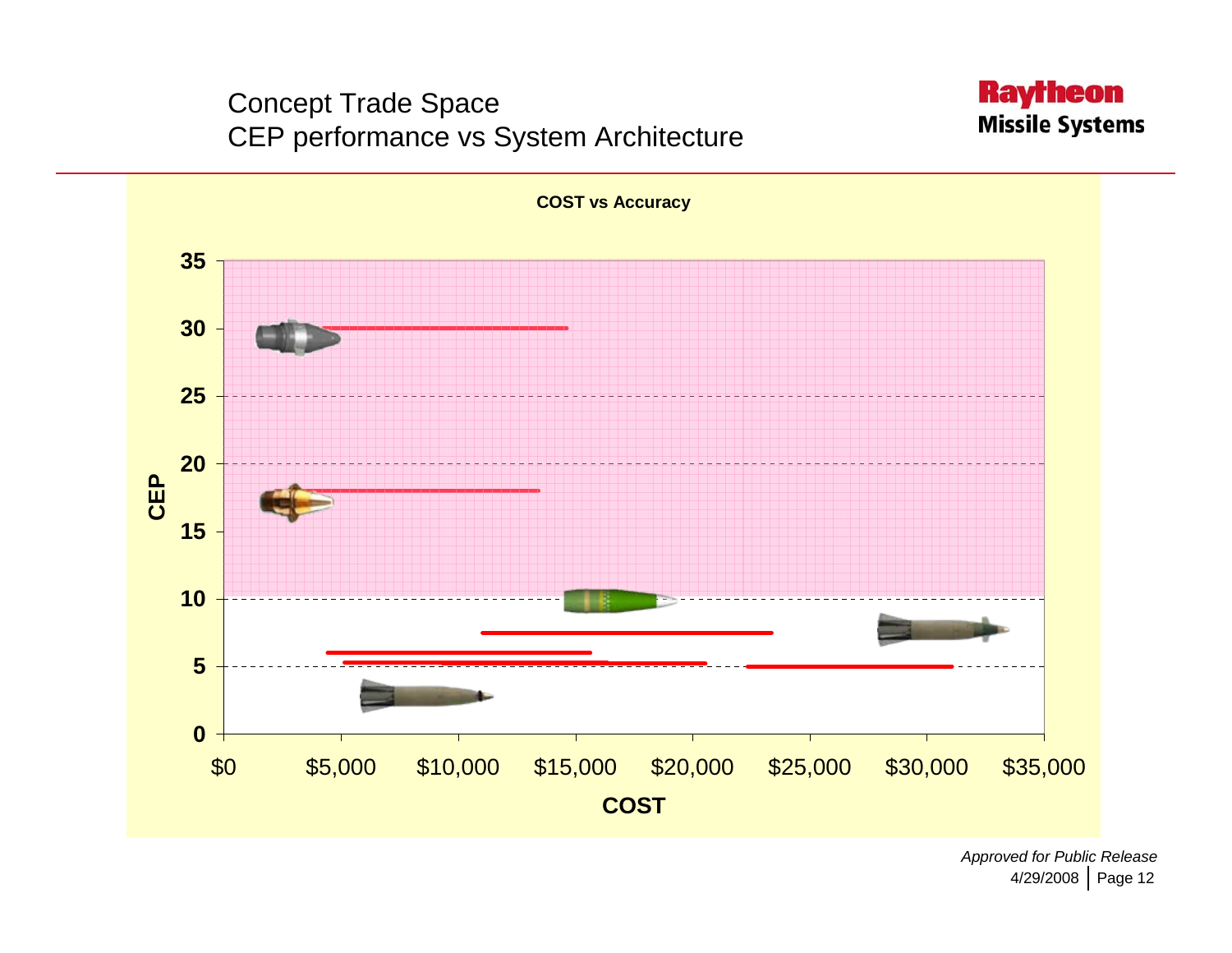#### **Raytheon Missile Systems**

#### **Potential Cost of Specification Compliance**



**Some Requirements Drive Majority of Architecture Costs**

4/29/2008 | Page 13 *Approved for Public Release*